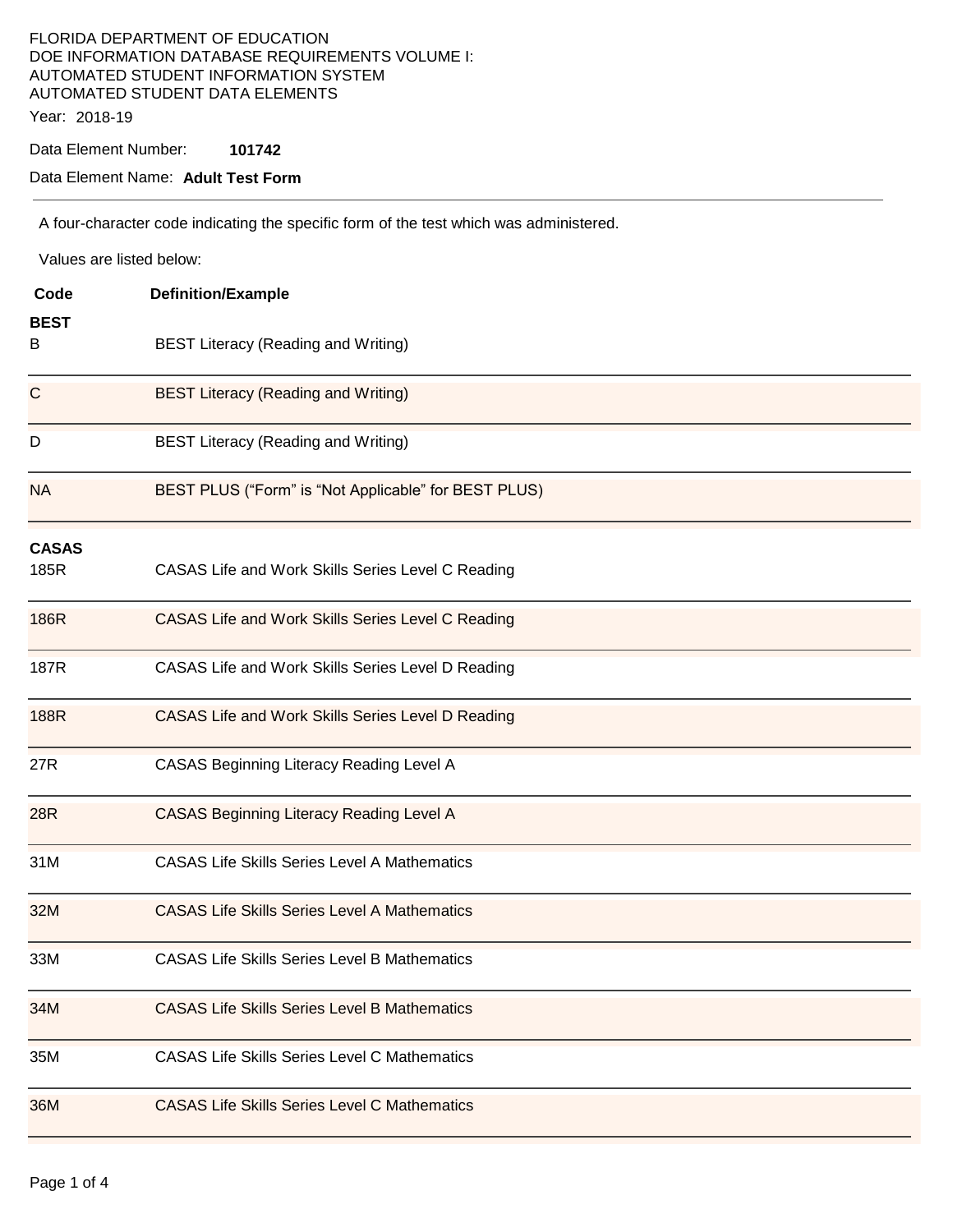# Data Element Name: **Adult Test Form**

| 37M         | <b>CASAS Life Skills Series Level D Mathematics</b>      |
|-------------|----------------------------------------------------------|
| 38M         | <b>CASAS Life Skills Series Level D Mathematics</b>      |
| 81R         | CASAS Life and Work Skills Series Level A Reading        |
| <b>81RX</b> | CASAS Life and Work Skills Series Level A Reading        |
| 82R         | CASAS Life and Work Skills Series Level A Reading        |
| 82RX        | <b>CASAS Life and Work Skills Series Level A Reading</b> |
| 83R         | CASAS Life and Work Skills Series Level B Reading        |
| 84R         | CASAS Life and Work Skills Series Level B Reading        |
| 85R         | CASAS Life and Work Skills Series Level C Reading        |
| 86R         | CASAS Life and Work Skills Series Level C Reading        |
| 901R        | CASAS Reading GOALS (ABE Reading Only)                   |
| 902R        | <b>CASAS Reading GOALS (ABE Reading Only)</b>            |
| 903R        | CASAS Reading GOALS (ABE Reading Only)                   |
| 904R        | CASAS Reading GOALS (ABE Reading Only)                   |
| 905R        | CASAS Reading GOALS (ABE Reading Only)                   |
| 906R        | CASAS Reading GOALS (ABE Reading Only)                   |
| 907R        | CASAS Reading GOALS (ABE Reading Only)                   |
| 908R        | <b>CASAS Reading GOALS (ABE Reading Only)</b>            |
| 981L        | CASAS Life and Work Skills Series Level A Listening      |
| 982L        | CASAS Life and Work Skills Series Level A Listening      |
| 983L        | CASAS Life and Work Skills Series Level B Listening      |
| 984L        | CASAS Life and Work Skills Series Level B Listening      |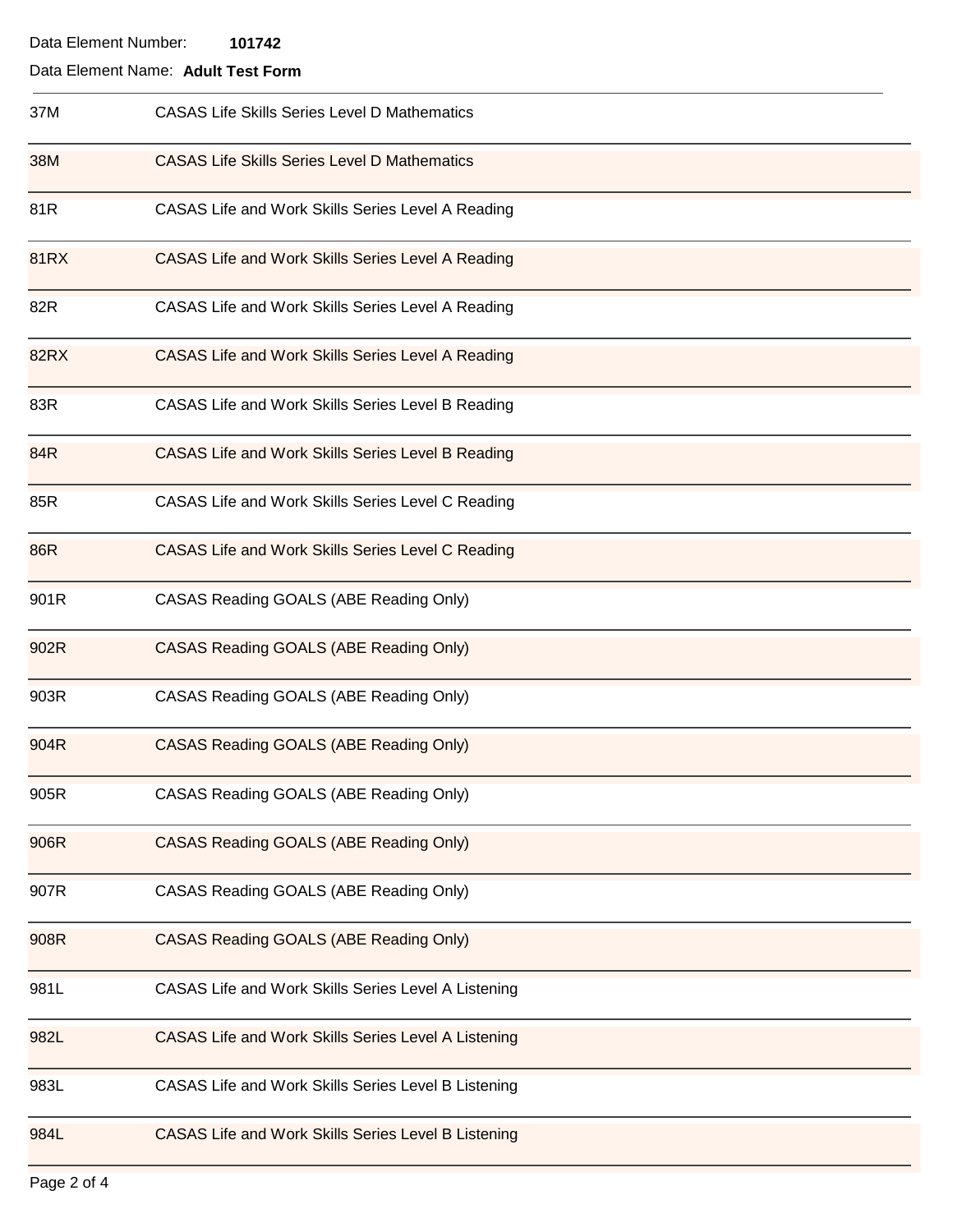| Data Element Number:<br>101742     |                                                     |  |  |  |
|------------------------------------|-----------------------------------------------------|--|--|--|
| Data Element Name: Adult Test Form |                                                     |  |  |  |
| 985L                               | CASAS Life and Work Skills Series Level C Listening |  |  |  |
| 986L                               | CASAS Life and Work Skills Series Level C Listening |  |  |  |
| <b>TABE</b><br>10                  | TABE form 10                                        |  |  |  |
| 11                                 | TABE form 11                                        |  |  |  |
| 12                                 | TABE form 12                                        |  |  |  |
| 9                                  | TABE form 9                                         |  |  |  |
| $\overline{A}$                     | TABE CLAS E                                         |  |  |  |
| B                                  | <b>TABE CLAS E</b>                                  |  |  |  |

| Length:                 | 4            |
|-------------------------|--------------|
| Data Type:              | Alphanumeric |
| Year Implemented:       | 1011         |
| State Standard:         | N٥           |
| Use Types:              |              |
| State Reporting:        | Yes          |
| Local Accountability:   | N٥           |
| <b>FASTER:</b>          | N٥           |
| Migrant Tracking:       | N٥           |
| <b>Required Grades:</b> | Adult        |

# **Programs Required:**

Workforce Development

# **Formats Required:**

WDIS Adult General Education Test Record DB9 62x

# **Surveys Required:**

Survey F Yes Survey W Yes Survey S Yes

## **Appendixes:**

None